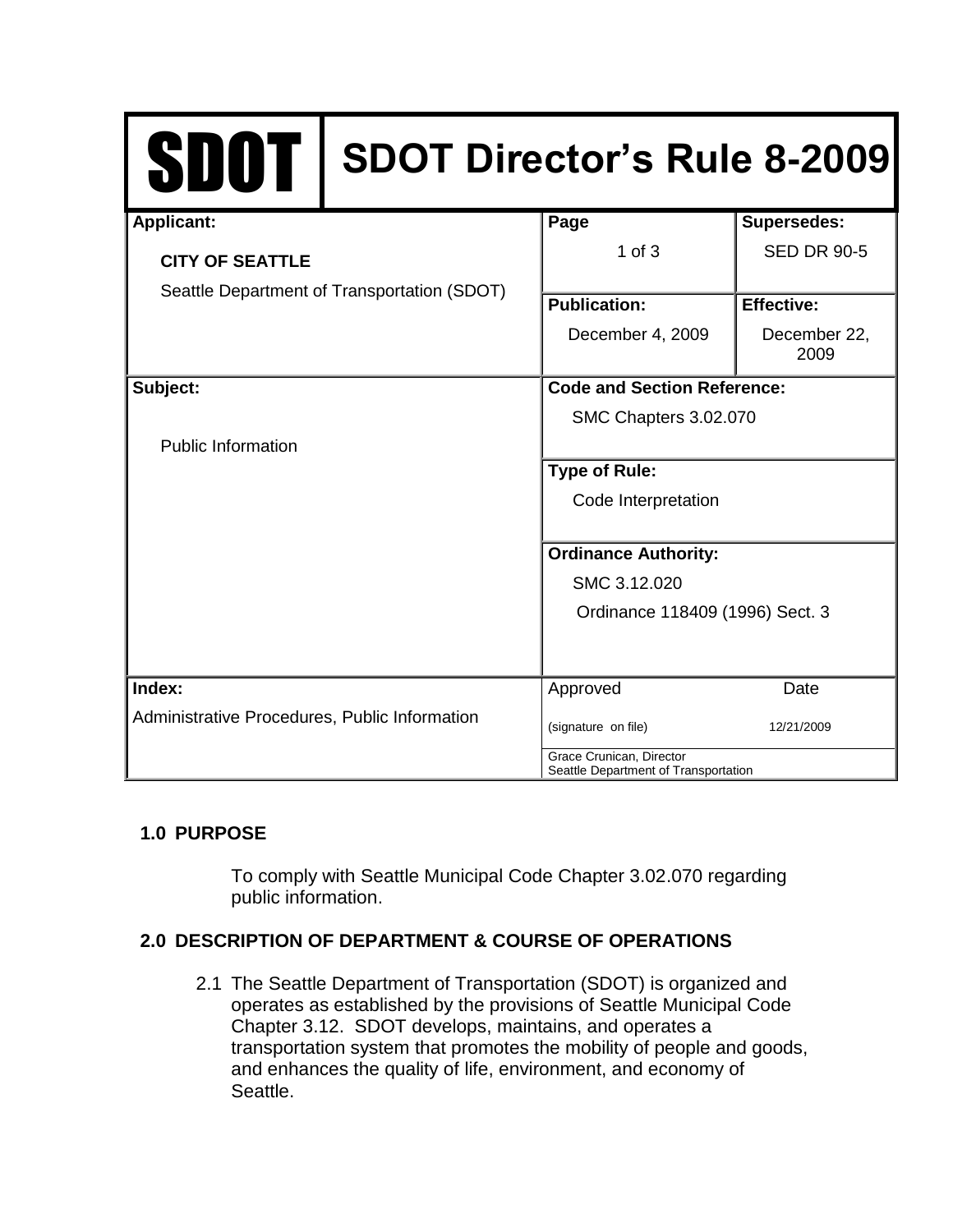- 2.2 An organizational chart may be obtained at the Director's Office reception desk located on the 38th floor of the Seattle Municipal Tower, at 700 5th Avenue, Seattle, Washington.
- 2.3 Information about the department's mission and organization is available on-line at [http://www.seattle.gov/transportation/about.htm.](http://www.seattle.gov/transportation/about.htm)

### **3.0 LOCATION OF OFFICES**

- 3.1 The Seattle Department of Transportation offices are primarily located in the Seattle Municipal Tower at 700 5th Avenue, Seattle, Washington.
- 3.2 Additional offices are located in the Bank of America Plaza at 800 5th Avenue, Seattle, Washington.
- 3.3 Field offices and shops are located at the Charles Street, Haller Lake, Sunny Jim, and West Seattle facilities, and at the Fremont, Ballard, University, and SW Spokane Street Swing Bridges.

### **4.0 PUBLIC ACCESS TO INFORMATION**

- 4.1 General information may be obtained by calling (206) 684-ROAD (7623), by submitting an on-line request at [http://www.seattle.gov/transportation/contact.htm,](http://www.seattle.gov/transportation/contact.htm) by writing to the Director of Transportation (mailing address: PO Box 34996, Seattle, Washington 98124-4996), or by visiting the reception desk located on the 38th floor of the Seattle Municipal Tower.
- 4.2 Public access to department records, including copies of agency decisions, shall be provided in accordance with Public Disclosure Policies & Guidelines for Executive Branch, dated November 3, 2009.

#### **5.0 PUBLIC SUBMITTALS AND REQUESTS**

- 5.1 This rule establishes methods for requesting information from SDOT and does not supersede any other laws or rules, including those related to review by the Director of Transportation, hearings, or appeals.
- 5.2 Except as otherwise provided below, general submittals and requests for information can be made by calling (206) 684-ROAD (7623), by submitting an on-line request at [http://www.seattle.gov/transportation/contact.htm,](http://www.seattle.gov/transportation/contact.htm) by writing to the Director of Transportation (mailing address: PO Box 34996, Seattle,